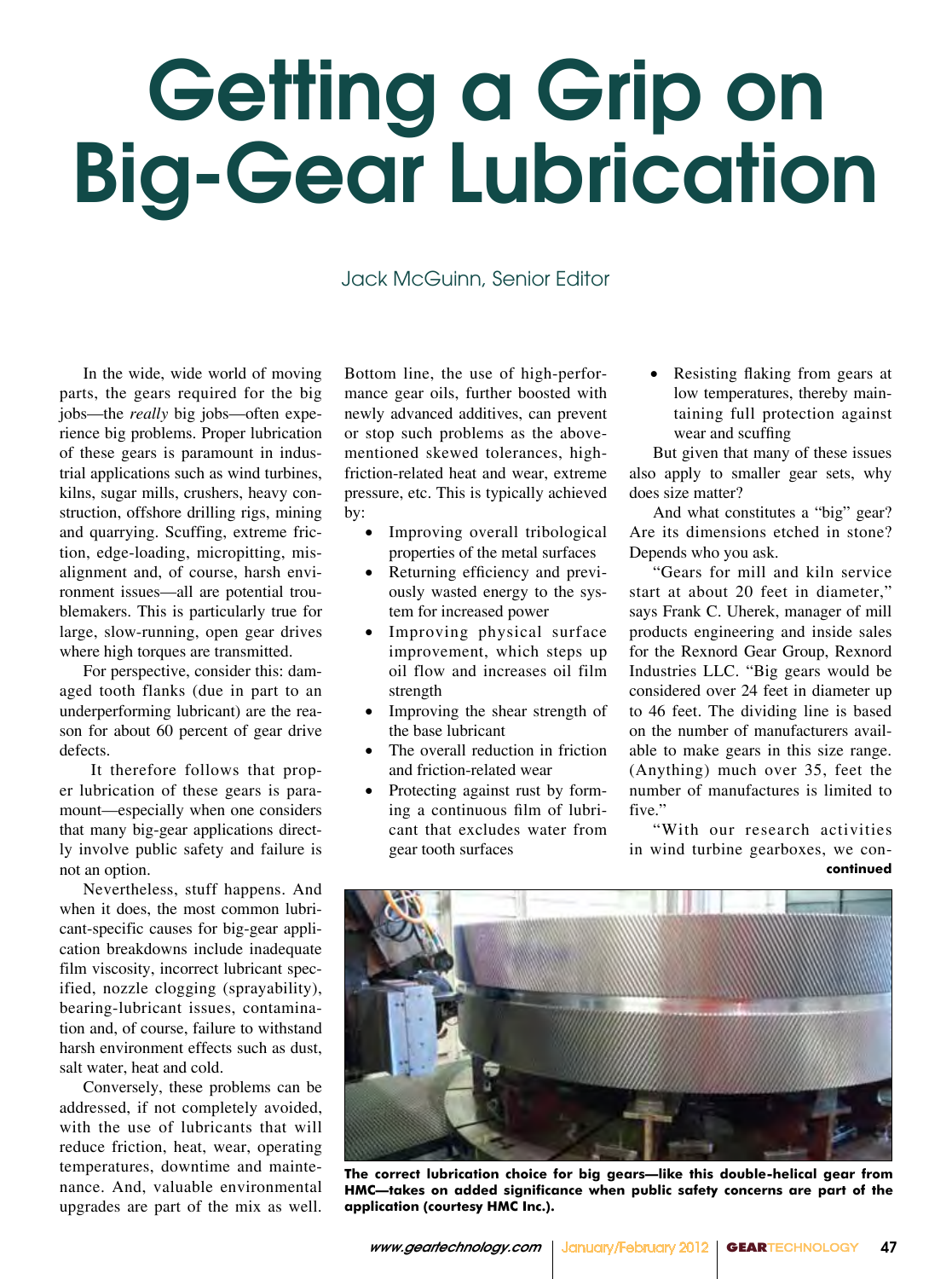sider gears (ring gears) up to several feet in diameter (to be large)," says Dr. Aaron Greco of Argonne National Laboratory, currently on assignment with the Wind and Water Power Program/Technology Development and Testing Team for the U.S. Department of Energy in Washington, DC.

We also put the question to Rob Ferguson, a gear engineer for Indianabased HMC, Inc, who replies, "The term 'big gear' is relative but I consider big gears (to be) over 120" in diameter."

We then asked the group to offer their own list of what they considered the primary issues in the big-gear realm relative to lubrication.

"Big gears operate at relatively low

speed," says Ferguson. "At these low speeds it is very difficult to maintain an adequate oil film thickness. Many large gears also operate in outdoor environments with large temperature swings throughout the year. They are also exposed to contaminants that can be come entrapped in the lubricant and entrained in the gear mesh."

Uherek weighs in with "(What's important) is ensuring that adequate lubricant is supplied to the mesh, both in terms of viscosity and amount. Significant wear can occur due to plugged spray nozzles. In addition, the lubricant must be pump-able at low temperatures. Contamination control is also critical."

"The general difference between



**A kiln gear set showing distress due to insufficient viscosity (courtesy Rexnord Gear Group/Rexnord Industries LLC).**



**This ring-on-roller, bench-top test rig from PCS Instruments is used at Argonne National Laboratories for testing lubricants (courtesy Argonne National Laboratories).** 

large-diameter gears and small is that the rotation speed is slower and torque is higher for large gears," says Greco. "These operating conditions relate to slower pitch velocity affecting the entraining velocity and higher contact pressures (especially if there is misalignment and edge loading issues). Lubricants used for these applications therefore can consider EP and wetting behavior. Some common failures observed in wind turbine gears include scuffing, micropitting and macropitting."

And, Ferguson explains, "Big gears operate at relatively low speed. At these low speeds it is very difficult to maintain an adequate oil film thickness. Many large gears also operate in outdoor environments with large temperature swings throughout the year. They are also exposed to contaminants that can become entrapped in the lubricant and entrained in the gear mesh."

Identifying and qualifying a specific lubricant for big-gear applications is crucial. We asked two of our experts to explain why that's the case and how it is done.

For Uherek, "The best source of information is a manufacturer's recommendations based on ambient temperatures, speed of the gear and application (e.g., mill or kiln). If these are not available, the AGMA 9005 Industrial Gear Lubrication standard offers guidance on lubricant types and spray intervals. Another source is the AGMA 6014 Gear Power Rating for cylindrical shell and trunnion-supported equipment that has an extensive discussion in the annex covering types of lubricants and options."

And HMC's Ferguson states that "The selection of an adequate lubricant can be complex if you encounter challenging operating environments. It is important to know the operating speed, the environmental conditions—such as ambient temperature, operating temperature, duty cycle, type of enclosure if any—and how the lubricant will be applied."

One factor perhaps not readily apparent in specifying a lubricant for a big-gear application is the need—more accurately, the lack of—a test rig sufficient in size to do the job. Just how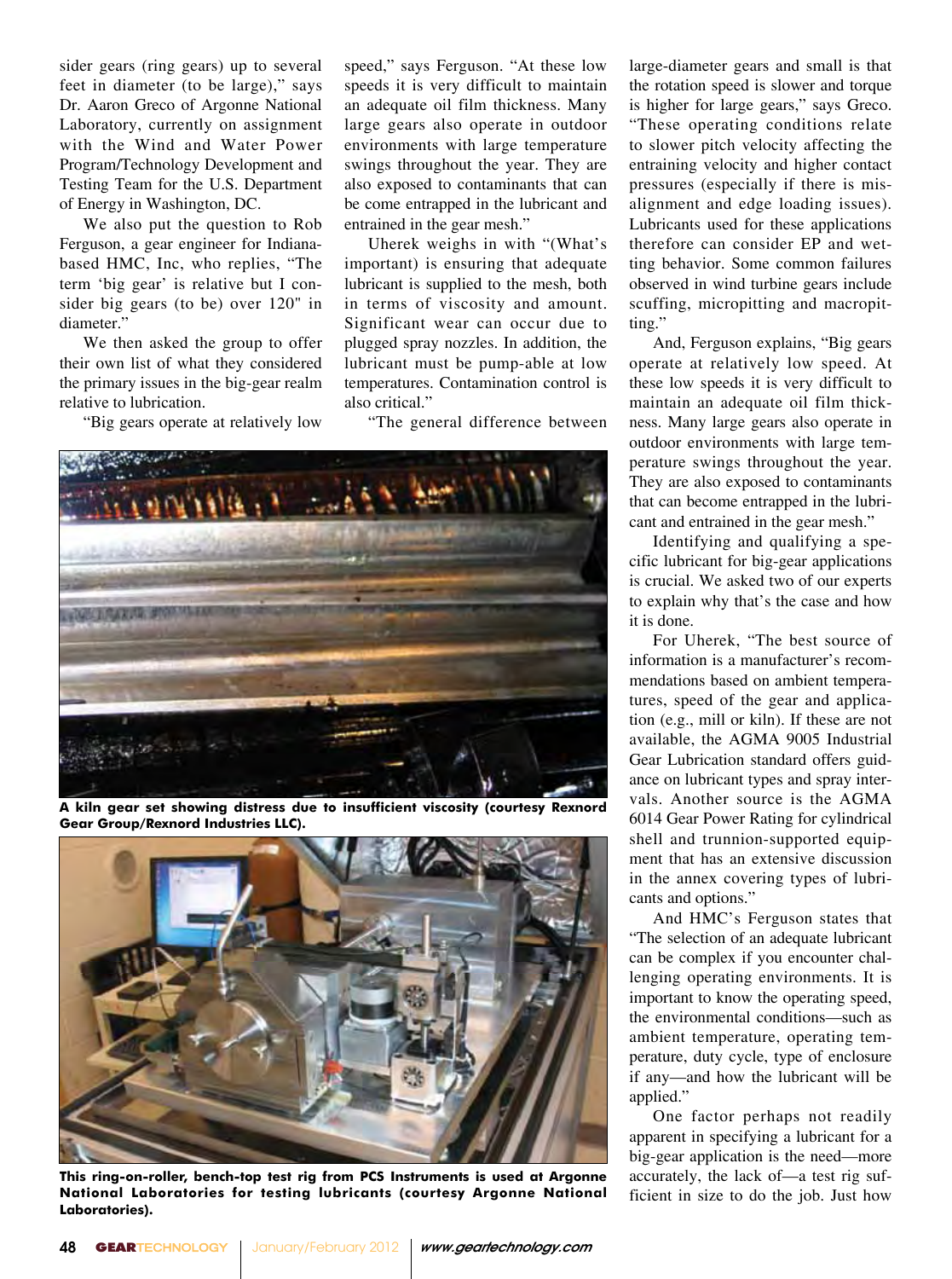problematic is that?

"To my knowledge there are no test rigs that can test gears at the size of wind turbines (besides full-scale dynamometers)," says Argonne's Greco. "However, the operating contact conditions of large gears can be replicated by more versatile ring-on-roller benchtop test rigs that are commercially available."

"Yes, most R&D is done on gears that are (already) in service," says HMC's Ferguson. "Most end users are not willing to experiment on their large gears due to the high cost."

"Many existing lubricant tests do not (even) involve gears," says Uherek, pointing out that "4-ball testing, or the FZG load test, use gears meshing on a ~4 inch center distance. Although gear teeth are involved, the ability to scale up the test results to 257-inch centers and the use of intermittent spray applications are limited. In many cases lubricant suppliers test on a few real-world mills as they estimate performance and balance additive packages. This type of testing is the most accurate, but comes at substantial cost. Therefore, future lubricant advances are limited."

A huge component of big-gearrelated lubricants is additives; typically synthetic, they are that "something special" that greases the grease, you might say.

Of their usage and efficacy, Uherek says that "Depending on the application, the key issues (when using additives) are maintenance of high viscosity, achieving ease of application, and staying power between applications (10 to 20 minutes) for intermittent systems. As these are single-use lubricants, life enhancing, water and foam resistance become less of an issue than in an enclosed gear drive."

However, additives also lead to added cost, so their use must be weighed accordingly, vis`a vis good performance. Which begs the question: will synthetic additives completely replace their natural, mineral-based counterparts?

"The choice of mineral- or synthetic-based gear oils and the relative percentage split of each in the future will depend on many aspects," explains Felix Guerzoni, product application specialist and team leader at Houstonbased Shell Global Solutions U.S. Inc. "There are no doubt significant benefits in moving to synthetic-based gear oils, and the lifetime cost benefit and return on investment can be quantified. One contributing factor could be the number and capacity of base oil manufacturing plants manufacturing API Grp I base oils, which are set up to manufacture more of the heavier viscosity grade base oil cuts required for industrial gear oils. No doubt the mix is moving towards more API Grp II and Grp III plants. The data reported recently (*Lubes 'n' Greases* magazine) suggested that in 1998, 56 percent of the North American base oil capacity was API Grp I, whereas in 2011 that number had dropped to 29 percent."

And yet, Rexnord's Uherek states, "Synthetic oils are not always the solution to lubricant issues. (While) they can offer advantages in lower-pour points and less viscosity change over broad temperature intervals, EHD film thickness needs to be closely monitored and application intervals need to be